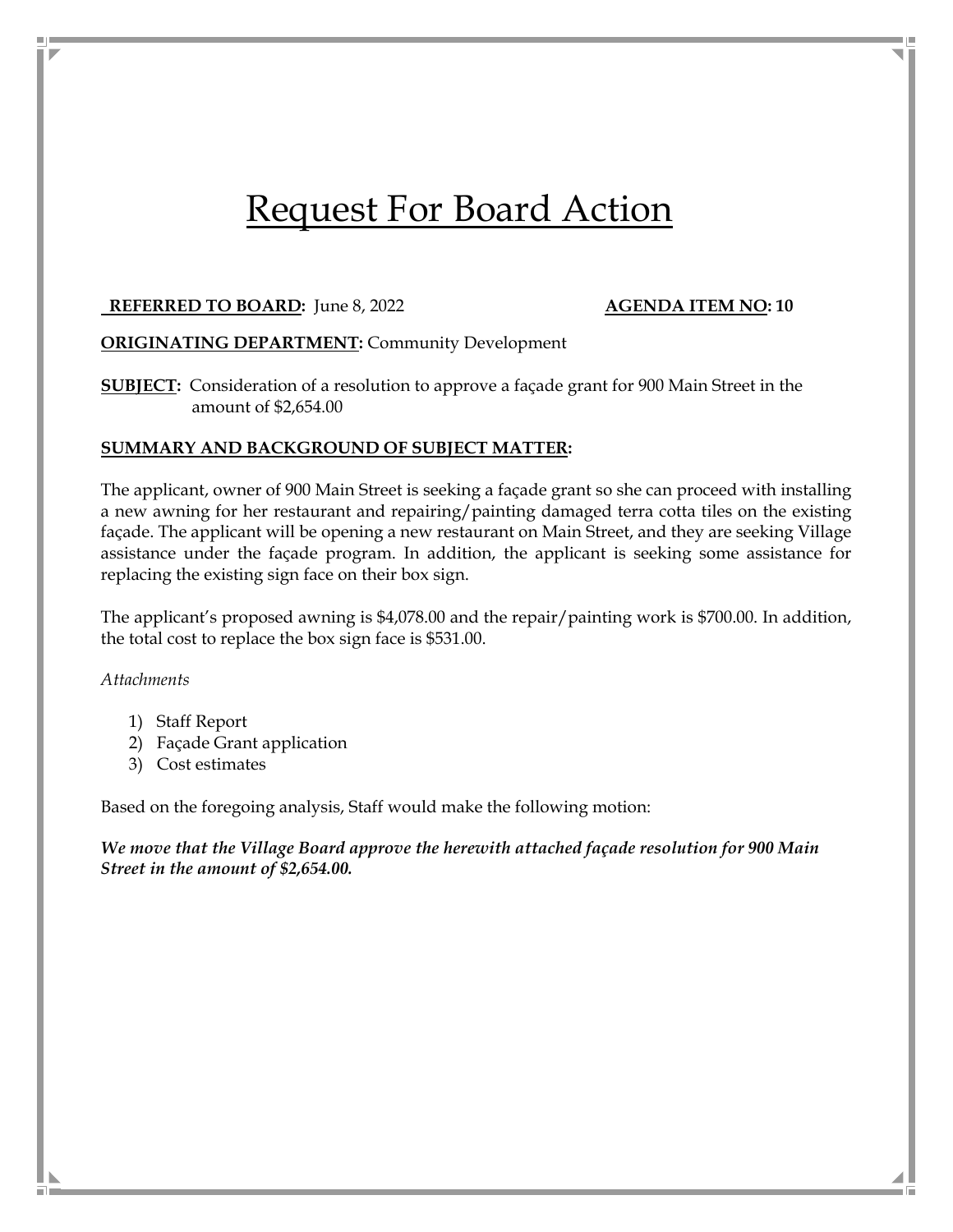*Village of Antioch, Illinois* 

# **RESOLUTION NO. 22-**

## **A RESOLUTION APPROVING A FAÇADE GRANT FOR 900 MAIN STREET**

 WHEREAS, the Village approved a Façade Grant Program in 2016 to provide matching funds to building owners along Main Street to restore their facades to their original historic appearances.

 WHEREAS, the purpose of the Façade Program is to revitalize the buildings along Main Street and to raise property values and attract visitors to the Downtown.

WHEREAS, the applicant is proposing to open a new restaurant at the property commonly known as 900 Main Street.

 WHEREAS, the applicant's building has been identified as "significant" in the Village's Historic Surveys. And is a potential historic landmark.

 WHEREAS, the proposed repairing of the existing terra cotta tile facing Main Street is an integral element of the preservation of buildings and qualifies under the Village's Historic Façade Guidelines.

WHEREAS, the proposed installation of an awning qualifies as a façade improvement based on previous Village Board determinations;

 WHEREAS, attracting additional visitors and increasing street traffic is consistent with the goals of the Village of Antioch's Façade program.

NOW, THEREFORE, BE IT RESOLVED, by the Mayor and Board of Trustees of the Village to Approve a Resolution for a Façade Grant in the amount of \$2,654.00 for a new awning and exterior repair for the property commonly known as 900 Main Street.

PASSED this day of June 2, 2022

AYES:

NAYS:

ABSENT:

 Scott J. Gartner Mayor

ATTEST:

 $\overline{a}$ 

Lori K. Romine Village Clerk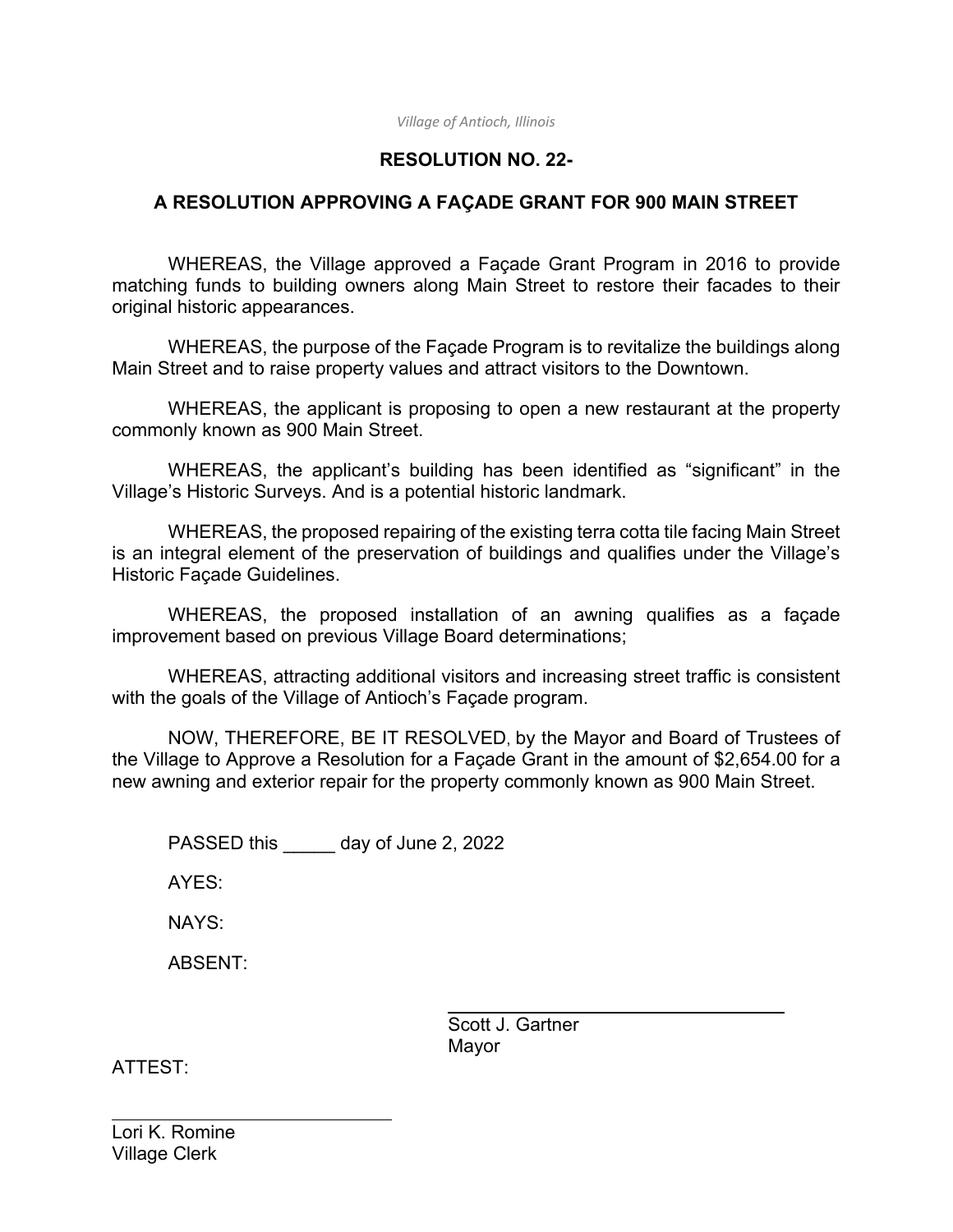Mayor **Scott J. Gartner** 

Clerk **Lori K. Romine** 



**Trustees Brent C. Bluthardt Petrina Burman Mary C. Dominiak Ed Macek Mary J. Pedersen Scott A. Pierce** 

- **REPORT TO:**  Village President and Board of Trustees **FROM:**  Michael S. Garrigan, AICP, CNU‐A, Community Development Director **DATE:**  June 2, 2022 **SUBJECT:**  Report to Village Board **REQUEST:** Façade Grant
- LOCATION: 900 Main Street
- **APPLICANT:** Quinta Untermeyer

#### **Background**

The applicant is seeking a façade grant for the property commonly known as 900 Main Street. This Art Deco building, constructed in the 1940's is one of the most historically significant building on Main Street and is identified as a potential "landmark" in the Village's Historical Urban Survey. What is unique about the building is its "Art Deco" façade and terra cotta exterior.

The applicant is opening a new restaurant in the space and is seeking a façade grant for an awning and repair the chipped terra cotta tiles on the façade facing Main Street. The total request of this grant request is \$5,309.00 and the requested façade grant program would cover 50% or the amount of \$2,654.00.

The Village's Façade Guidelines identifies that the restoration of exterior materials qualifies for the program and go beyond simple maintenance. In the case at hand, several the original terra cotta tiles need to be repaired and painted again. The current blue tiles are all original to this building and the exterior of this historic building incorporates excellent historic integrity. Specifically, the windows, exterior materials, and color of the existing building have not be changed since its construction. The applicant did paint the doors, metal trim around the windows, and fascia above the store‐front window.

The new awning will match the new window trim in color and reflects the interior scheme of the new restaurant. The applicant is proposing a black awning that would incorporate the new restaurant's logo and name "Queens Caribbean Kitchen". In add, the applicant is proposing that half of the cost of replacing the sign face, or the sum of \$531.00 be incorporated in the proposed façade grant.